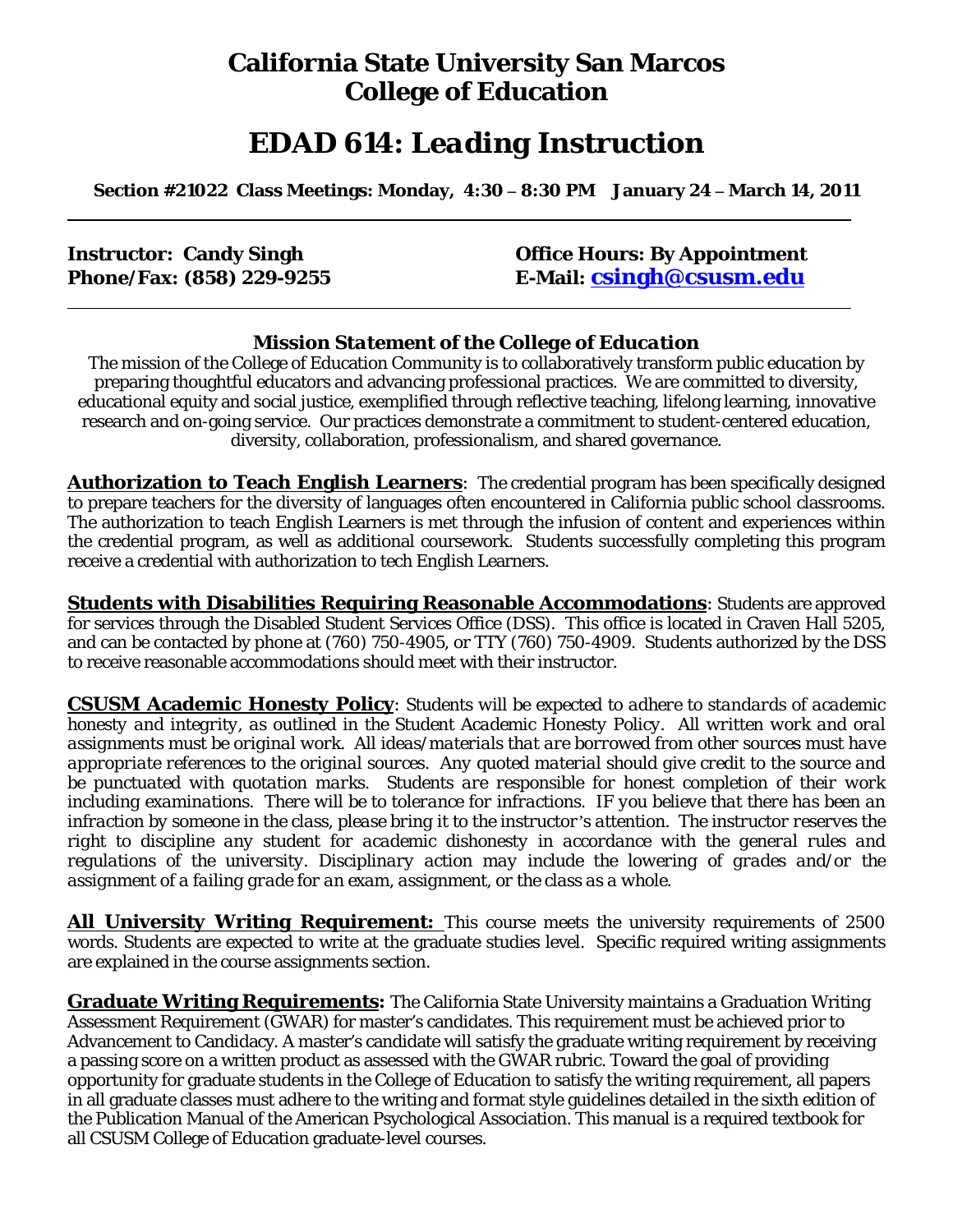**Attendance Policy:** Due to the dynamic and interactive nature of courses in the College of Education, all students are expected to attend all classes and participate in a way that reflects thorough preparation. You must be present at 80% of the class meetings to receive credit for the course. Students should contact the instructor prior to any absences, if possible.

#### **COURSE DESCRIPTION**

This course provides an opportunity for the candidate to learn to facilitate the development, articulation, and implementation of a shared vision for teaching and learning supported by the school community. Coursework focuses on pedagogical approaches, implementation of state adopted academic content standards, frameworks, and instructional materials. Specific standards as required by the CCTC are noted in the bracketed information at the end of each course standard.

#### **KNOWLEDGE** *– The candidate will:*

 $\overline{\omega}$  Develop and refine their personal vision of education and instruction through multiple opportunities to reflect and by developing ways to engage self and others through reflective activities  $[6(a)(1)]$ .

 $\varpi$  Learn to guide the ongoing and long-term professional development of all staff consistent with the ongoing effort to improve learning for all students  $[6(b)(5)]$ .

ϖ Learn to communicate decisions based on relevant data and research about effective teaching and learning, leadership, management practices, equity and access [6(e)(3)].

 $\overline{\omega}$  Learn to encourage and inspire others to higher level of performance, commitment, and motivation, and to communicate knowledge effectively about the curriculum and its articulation across programs and grade levels to multiple audiences in the school community [6(e)(3)].

#### **SKILLS –** *The candidate will:*

 $\varpi$  Apply learning, curricular, and instructional theory to the design, implementation and evaluation of standards-based instruction and assessment programs and lead the improvement of those programs  $[6(b)(1)]$ .

ϖ Become a critical consumer of educational research; use research and site based data to design implement, support, evaluate, and improve instructional programs; and drive the professional development of staff [6(b)(2)].

ϖ Study and apply the knowledge of diverse learning styles and differentiated instructional strategies to address the needs of all learners and staff [6(b)(3)].

 $\overline{\omega}$  Engage in discussions and successfully address authentic, complex school issues, including meeting the needs of students with disabilities, evaluating employees, and providing appropriate services in different settings for English Learners, ensuring school safety, administering student behavior programs, and addressing harassment [6(f)(3)].

#### **ATTITUDES and VALUES –** *The candidate will:*

 $\overline{\omega}$  Develop and refine their personal vision of education and instruction through multiple opportunities to reflect and by developing ways to engage self and others through reflective activities  $[6(a)(1)]$ .